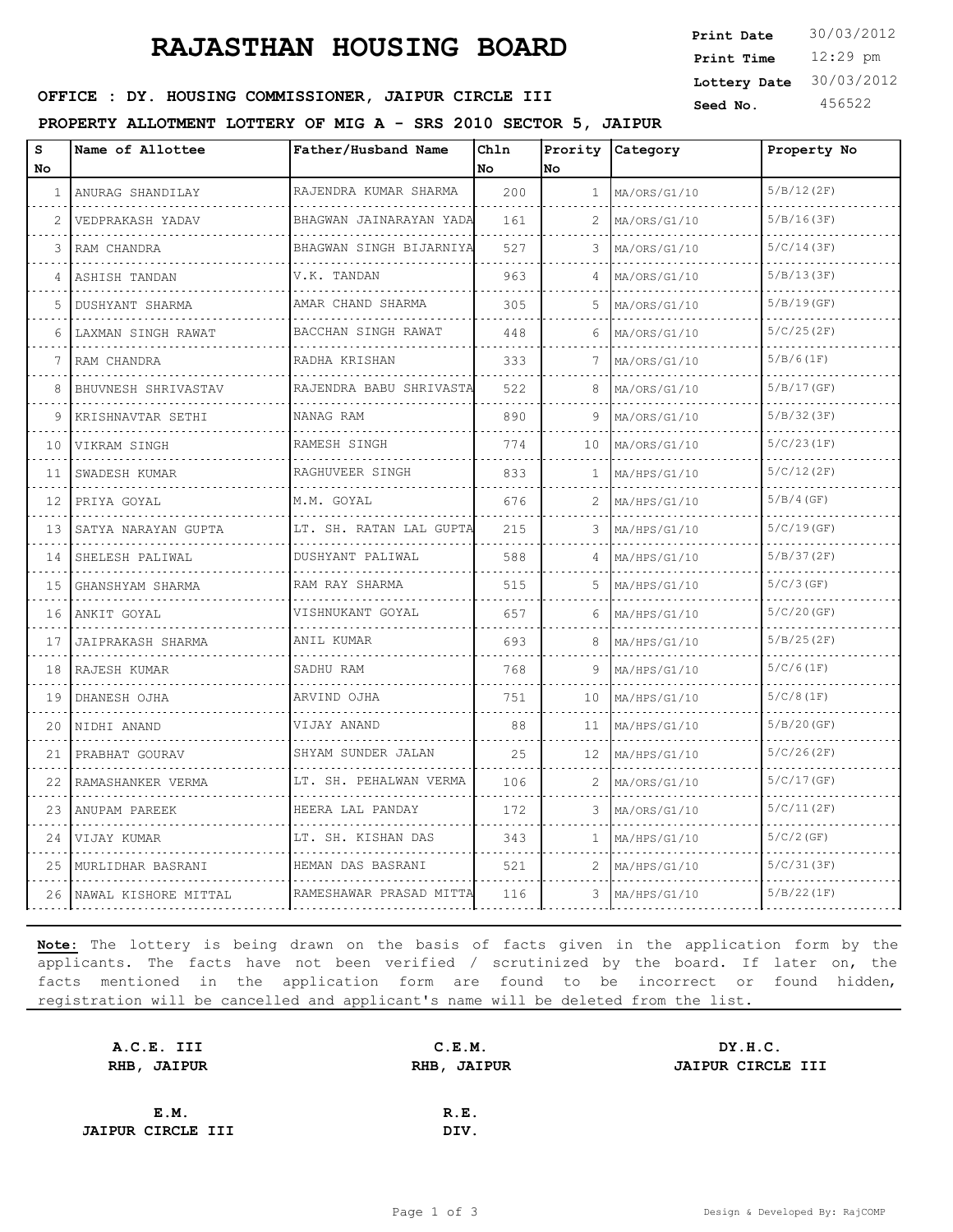# **RAJASTHAN HOUSING BOARD**

12:29 pm **Print Time Print Date**  $30/03/2012$ **Lottery Date** 30/03/2012

### **SEED OFFICE : DY. HOUSING COMMISSIONER, JAIPUR CIRCLE III** Seed No. 456522

**PROPERTY ALLOTMENT LOTTERY OF MIG A - SRS 2010 SECTOR 5, JAIPUR**

| S<br>No | Name of Allottee       | Father/Husband Name               | Chln<br>No | Prority<br>No | Category          | Property No  |
|---------|------------------------|-----------------------------------|------------|---------------|-------------------|--------------|
| 27      | MITHLESH SHUKLA<br>.   | RAJEEV SHUKLA<br>.                | 133        | 4             | MA/HPS/G1/10      | 5/C/29(3F)   |
| 28      | BALJEET TANEJA         | DURGESH KUMAR TANEJA              | 935        | $\mathbf{1}$  | .<br>MA/ORS/G2/10 | 5/B/8(1F)    |
| 29      | LATA DEVI              | .<br>LT. SH. BHURA RAM LALWA      | 685        | 2             | MA/ORS/G2/10      | 5/B/9(2F)    |
| 30      | SHYAM SUNDER BHATI     | POONAM CHAND BHATI                | 744        | 3             | MA/ORS/G2/10      | 5/B/2(GF)    |
| 31      | GEETA HARSHANA         | .<br>SURENDRA SINGH HARSHANA      | 352        | 5             | MA/ORS/G2/10      | 5/B/10(2F)   |
| 32      | SUNITA GANDHI          | <u>.</u><br>PADAM CHAND GANDHI    | 838        | 6             | MA/ORS/G2/10      | 5/C/18(GF)   |
| 33      | NALINI MEHTA           | AMIT MEHTA                        | 41         | 7             | MA/ORS/G2/10      | $5/C/9$ (2F) |
| 34      | MANISHA KANWAR         | .<br>DEELIP SINGH                 | 378        | 8             | MA/ORS/G2/10      | 5/C/22(1F)   |
| 35      | PRADEEP                | JETHA NAND                        | 733        | 9             | MA/ORS/G2/10      | 5/B/23(1F)   |
| 36      | VAISHALI SHARMA        | MOHAN LAL SHARMA                  | 517        | 10            | MA/ORS/G2/10      | 5/C/10(2F)   |
| 37      | RAMESH                 | HASA RAM                          | 734        | 11            | MA/ORS/G2/10      | 5/B/26(2F)   |
| 38      | JITENDRA PAL SINGH     | RAMSWAROOP SINGH CHOUHA           | 421        | 12            | MA/ORS/G2/10      | 5/C/24(1F)   |
| 39      | ASHISH SHRIVASTAV      | RAMESH CHANDRA SHRIVAST<br>.      | 780        | 1.            | MA/HPS/G2/10<br>. | 5/B/40(3F)   |
| 40      | RAJESH JAIN            | SATISH CHAND JAIN                 | 411        | 2             | MA/HPS/G2/10      | 5/B/15(3F)   |
| 41      | BHEEM SHRIVASTAVA      | .<br>HARISH CHANDRA LAL SHRI      | 886        | 3             | MA/HPS/G2/10      | 5/B/5(1F)    |
| 42      | AMAN KUMAR MEHNDIRATTA | LT. SH. C.L. MEHNDIRATT           | 793        |               | MA/HPS/G2/10      | 5/B/39(3F)   |
| 43      | AJAY MATHUR            | LT. SH. MANOHAR LAL               | 446        | 5.            | MA/HPS/G2/10      | 5/B/29(3F)   |
| 44      | BRIJESH SONI           | OM SONI                           | 913        | 6             | MA/HPS/G2/10      | 5/B/35(1F)   |
| 45      | MANI PRABHA JAIN       | SANJAY JAIN                       | 330        | 7             | MA/HPS/G2/10      | 5/B/21(1F)   |
| 46      | ASHOK MANWANI          | .<br>LT. SH. LEKHRAJ MANWANI<br>. | 279        | 8             | MA/HPS/G2/10      | 5/B/14(3F)   |
| 47      | SUNIL KUMAR DUSAD      | KAILASH NARAYAN DUSAD             | 612        | 9             | MA/HPS/G2/10      | 5/C/7(1F)    |
| 48      | LAXMIKANT SHARMA       | VIJAY KUMAR SHARMA                | 783        | 10            | MA/HPS/G2/10      | 5/B/18(GF)   |
| 49      | KANTA                  | SANJAY                            | 667        | 11            | MA/HPS/G2/10      | 5/B/38(2F)   |
| 50      | ANITA GUPTA            | LALLU PRASAD KHANDELWAL           | 156        | 12            | MA/HPS/G2/10      | 5/B/1(GF)    |
| 51      | RAVINDRA JAIN          | SATISH CHAND JAIN                 | 413        | 13            | MA/HPS/G2/10      | 5/C/5(1F)    |
| 52      | KAMLESH RANI           | .<br>RAJKUMAR CHABRA              | 810        | 14            | MA/HPS/G2/10      | 5/B/30(3F)   |

**Note:** The lottery is being drawn on the basis of facts given in the application form by the applicants. The facts have not been verified / scrutinized by the board. If later on, the facts mentioned in the application form are found to be incorrect or found hidden, registration will be cancelled and applicant's name will be deleted from the list.

| C.E.M.      | DY.H.C.           |
|-------------|-------------------|
| RHB, JAIPUR | JAIPUR CIRCLE III |
|             |                   |
| R.E.        |                   |
| DIV.        |                   |
|             |                   |